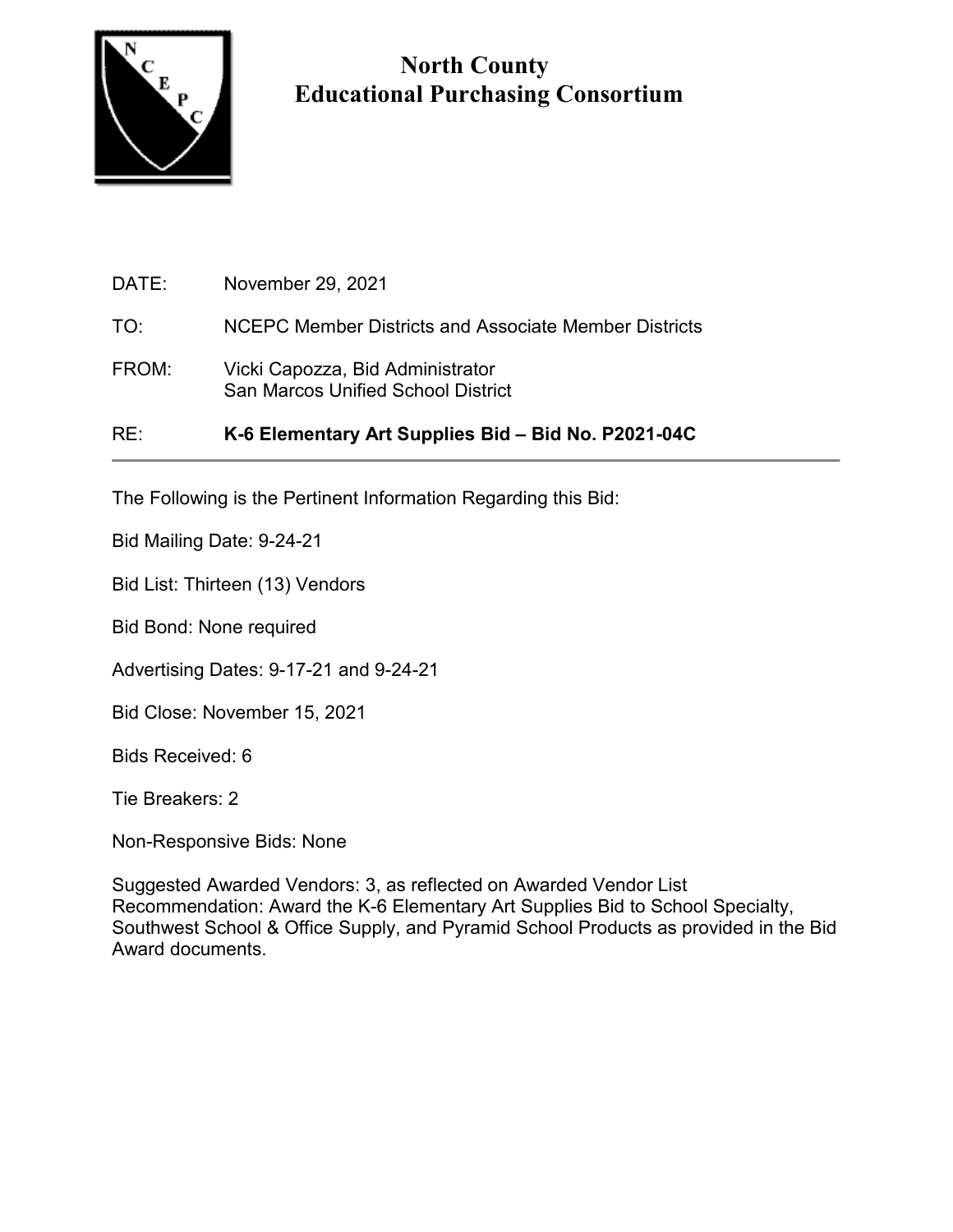## **NORTH COUNTY EDUCATIONAL PURCHASING CONSORTIUM**

## **AWARDED VENDOR LIST**

| <b>BID TITLE: K-6 ELEMENTARY ART SUPPLIES</b><br><b>SPONSORING DISTRICT:</b> San Marcos Unified School District |                         |                                                  |                                         |  |  |  |  |
|-----------------------------------------------------------------------------------------------------------------|-------------------------|--------------------------------------------------|-----------------------------------------|--|--|--|--|
| <b>BID NUMBER: P2021-04C</b>                                                                                    |                         | <b>DISTRICT CONTACT:</b><br>Vicki Capozza, Buyer |                                         |  |  |  |  |
| <b>CONTRACT PERIOD:</b> Jan. 1, 2022 - Dec. 31, 2022                                                            |                         | Phone: (760) 752-1217                            |                                         |  |  |  |  |
| <b>LIQUIDATED DAMAGES: 2.5% PER DAY</b>                                                                         |                         | <b>MINIMUM FREE FREIGHT: \$50.00</b>             | <b>DELIVERY: 30 Calendar Days ARO</b>   |  |  |  |  |
| <b>VENDOR NAME</b>                                                                                              | <b>ADDRESS</b>          | <b>PHONE/FAX NUMBER</b><br><b>WEBSITE</b>        | <b>CONTACT NAME</b>                     |  |  |  |  |
| Pyramid School Products -                                                                                       | 6510 N 54th Street      | 800-792-2644 x240- Toll Free                     | Larry Miller, President                 |  |  |  |  |
| include "#P2021-04C" on                                                                                         | Tampa, FL 33610         | 1813-621-7688 - Fax                              | biddept@pyramidsp.com                   |  |  |  |  |
| lall orders                                                                                                     |                         |                                                  | Dispatch PO to: orders@payramidsp.com   |  |  |  |  |
| School Specialty - include                                                                                      | W6316 Design Drive      | 888-388-3224 - Toll Free                         | Jamie Young, Sr. Bid Contract Coord.    |  |  |  |  |
| bid #123074 on all orders                                                                                       | Greenville, WI 54942    | 800-675-1775 - Fax                               | bidnotices@schoolspecialty.com          |  |  |  |  |
|                                                                                                                 |                         | 760-484-1025 - Direct                            | Egbert Oostburg, Strategic Account Mgr. |  |  |  |  |
| Southwest School and Office                                                                                     | 3790 De Forest Circle   | 800-227-7159 - Toll Free                         | Aja Stickler                            |  |  |  |  |
|                                                                                                                 | Jurupa Valley, CA 91752 | 909-980-7159 - Fax                               | <b>Bid Manager</b>                      |  |  |  |  |
| <b>Supply</b>                                                                                                   |                         | 909-980-7777 - Direct                            | aja@southwestschool.com                 |  |  |  |  |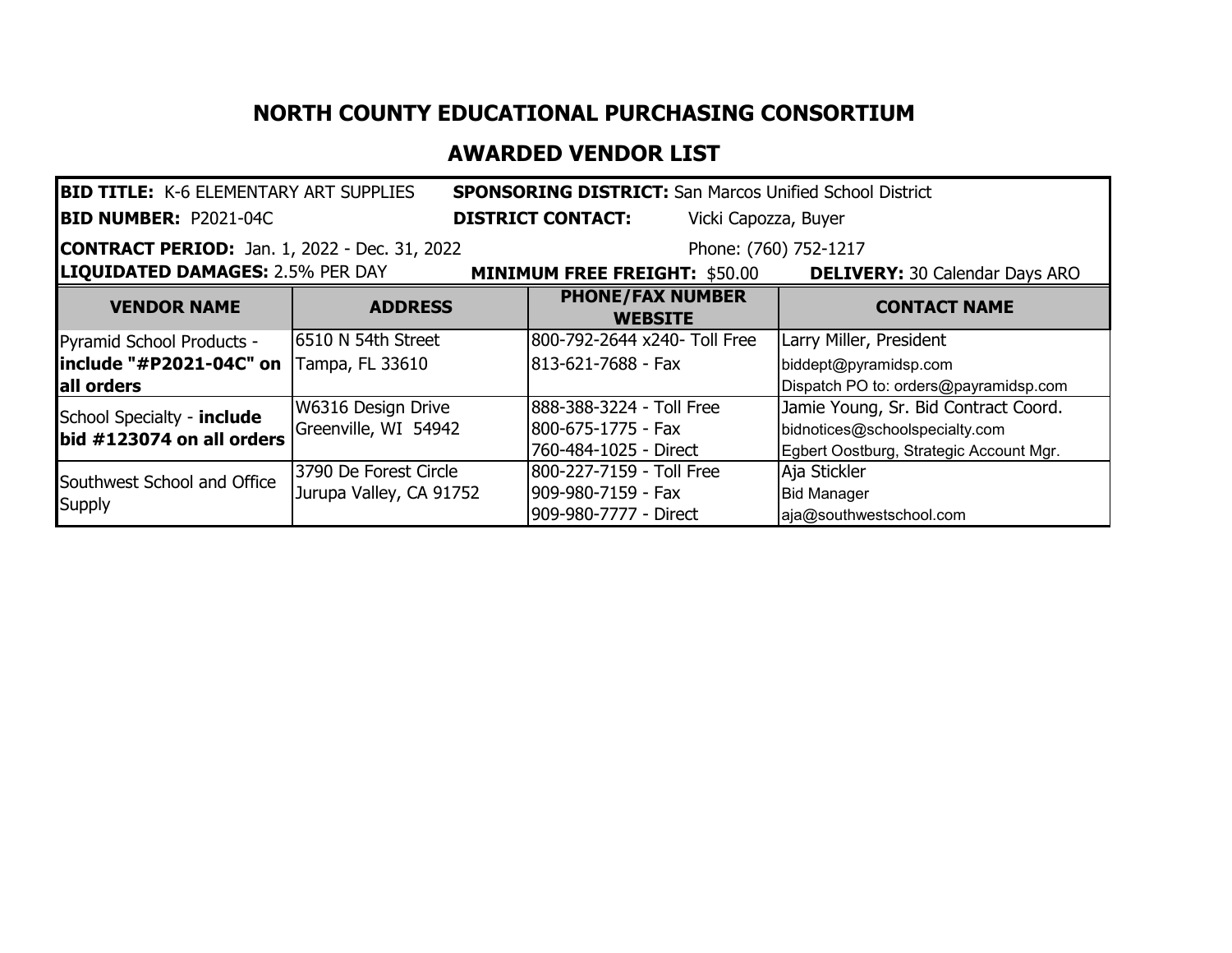|                         | NORTH COUNTY EDUCATIONAL PURCHASING CONSORTIUM - BID RECOMMENDATION |                         |                                                                                                                                                                                            |                                  |                                                                   |                |         |  |
|-------------------------|---------------------------------------------------------------------|-------------------------|--------------------------------------------------------------------------------------------------------------------------------------------------------------------------------------------|----------------------------------|-------------------------------------------------------------------|----------------|---------|--|
|                         | BID TITLE: K-6 ELEMENTARY ART SUPPLIES<br>BID NUMBER: P2021-04C     |                         | SPONSORING DISTRICT: SAN MARCOS UNIFIED SCHOOL DISTRICT<br>vicki.capozza@smusd.org<br>DISTRICT CONTACT:VICKI CAPOZZA                                                                       |                                  | MINIMUM FREE SHIPPING \$50.00<br>LIQUIDATED DAMAGES: 2.5% PER DAY |                |         |  |
|                         | CONTRACT PERIOD: 01/01/22 - 12/31/22                                |                         | PH: (760) 290-2374                                                                                                                                                                         |                                  | DELIVERY: 30 CALENDAR DAYS A.R.O.                                 |                |         |  |
| ITEM NO.                | <b>EST USAGE</b>                                                    | UNIT OF<br><b>ISSUE</b> | <b>ITEM OF SPECIFICATION/DESCRIPTION</b>                                                                                                                                                   | Vendor                           | Manufacturer & Mfr Model #                                        | Vendor Stock # | Price   |  |
| $\mathbf{1}$            | 155                                                                 | Doz                     | Brushes, art enamel, 1", Imperial #3160-1                                                                                                                                                  | Southwest School & Office Supply | Imperial #3160-1                                                  | 3160BX         | \$6.40  |  |
| $\mathbf{2}$            | 21                                                                  | Doz                     | Brushes, easel, size 1/4", Crayola #1261-004, Imperial #3261-SP4, School Smart                                                                                                             | Southwest School & Office Supply | Imperial #3161-SP4                                                | 3261SP04BX     | \$2.16  |  |
| 3                       | 448                                                                 | Doz                     | Brushes, easel, size 1/2", Imperial #3261-SP12, School Smart                                                                                                                               | Southwest School & Office Supply | Imperial #31261-SP12                                              | 3261SP12BX     | \$2.64  |  |
| $\overline{\mathbf{4}}$ | 82                                                                  | Doz                     | Brushes, easel, size 3/4", Imperial #3261-SP18, School Smart                                                                                                                               | Southwest School & Office Supply | Imperial #3261-SP18                                               | 3261SP18BX     | \$3.60  |  |
| 5                       | 347                                                                 | Doz                     | Brushes, easel, size 1, Imperial #3261-SP20, School Smart 1570360                                                                                                                          | Southwest School & Office Supply | Imperial #3261-SP20                                               | 3261SP20BX     | \$3.84  |  |
| 6                       | 421                                                                 | Doz                     | Brushes, water color, camel hair, size 3, Imperial #3127-3, School Smart                                                                                                                   | Southwest School & Office Supply | Imperial #3127-3                                                  | 312703BX       | \$1.35  |  |
| $\overline{7}$          | 27                                                                  | Doz                     | Brushes, water color, camel hair, size 7, Imperial #3127-7                                                                                                                                 | Southwest School & Office Supply | Imperial #31270-7                                                 | 312707BX       | \$3.30  |  |
| 8                       | 25                                                                  | Doz                     | Brushes, water color, camel hair, size 8, Imperial #3127-8, School Smart                                                                                                                   | Southwest School & Office Supply | Imperial #3127-8                                                  | 312708BX       | \$1.76  |  |
| 9                       | 66                                                                  | Doz                     | Brushes, water color, camel hair, size 9, Imperial #3127-9                                                                                                                                 | Southwest School & Office Supply | Imperial #3127-9                                                  | 312709BX       | \$3.60  |  |
| 10                      | 71                                                                  | Doz                     | Brushes, water color, camel hair, size 10, Imperial #3127-10, School Smart<br>1567559                                                                                                      | Southwest School & Office Supply | Imperial #3127-10                                                 | 312710BX       | \$2.22  |  |
| 11                      | 236                                                                 | Doz                     | Brushes, water color, camel hair, size 12, Imperial #3127-12, School Smart<br>1567560                                                                                                      | Southwest School & Office Supply | Imperial #3127-12                                                 | 312712BX       | \$2.70  |  |
| 12                      | 26                                                                  | Box                     | Chalk, colored, 3-3/16" x 7/16", assorted, 12 colors/box, Prang Ambrite #53012,<br>BIN #51-0403 AST, Sargent 22-4132, Art & Craft MSDS                                                     | Southwest School & Office Supply | Crayola #51-0403                                                  | 3255012        | \$1.46  |  |
| 13                      | 827                                                                 | Each                    | Clay, modeling, four 1/4lb sticks/box, permanently pliable, 4 colors red, green,<br>blue, yellow, individually wrapped sticks, Dixon #740, Crayola #206, School<br>Smart. Art & Craft MSDS | Southwest School & Office Supply | Dixon #00740                                                      | 3350AD         | \$1.31  |  |
| 14                      | 50                                                                  | Box                     | Clay, low fire, Cone 6, moist, red, 50 lb/box, Laguna #EM207, Imperial #3360RD,<br>Amaco Sedona #67<br>AP Non-Toxic Label Required, Art & Craft MSDS                                       | Southwest School & Office Supply | Laguna EM-207                                                     | 336ORD         | \$23.00 |  |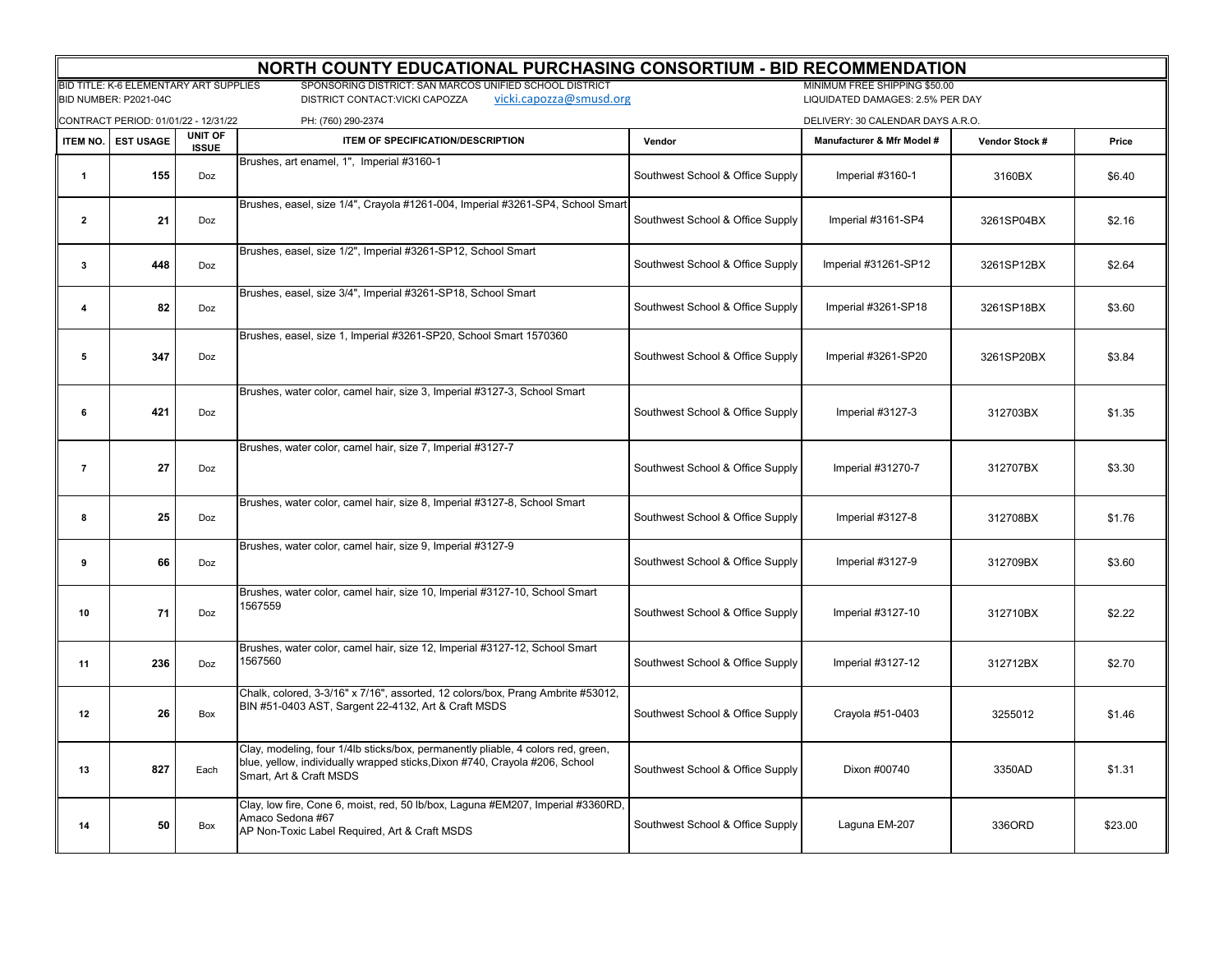| 15 | 60     | Box  | Clay, low fire, Cone 6, moist, white, 50 lb/box, Laguna #EM210, Imperial<br>#3360WE, AP Non-Toxic Label Required, Art & Craft MSDS                                                                                                                                                             | Southwest School & Office Supply | Laguna EM-210         | 3360WE  | \$24.80                                    |
|----|--------|------|------------------------------------------------------------------------------------------------------------------------------------------------------------------------------------------------------------------------------------------------------------------------------------------------|----------------------------------|-----------------------|---------|--------------------------------------------|
| 16 | 160    | Box  | Crayons, 3-5/8" x 5/16" Multicultural flesh tone, standard size, 8 colors/box, BIN-<br>#52-008W, Dixon #38018, Art & Craft MSDS DISCONTINUED CURRENTLY NO<br><b>APPROVED ALTERNATE.</b>                                                                                                        |                                  |                       |         |                                            |
| 17 | 8,077  | Box  | Crayons, 4" x 7/16", Large Primary, 8 assorted colors/box, Crayola BIN #52-<br>0080, Dixon #00900, Art & Craft MSDS                                                                                                                                                                            | Southwest School & Office Supply | Crayola #52-0080      | 34091   | \$0.54                                     |
| 18 | 10,089 | Box  | Crayons, 4" x 7/16", Large Primary, 16 assorted colors/box, Dixon #25116, BIN<br>#52-0336 Art & Craft MSDS                                                                                                                                                                                     | Southwest School & Office Supply | Crayola #52-0336      | 341116  | \$1.47                                     |
| 19 | 3,827  | Box  | BIN #52-0008, Art<br>Crayons, 3-5/8" x 5/16", 8 colors/box, 12 box/carton,<br>& Craft MSDS                                                                                                                                                                                                     | Southwest School & Office Supply | Crayola #52-0008      | 340108  | \$0.27                                     |
| 20 | 51,178 | Box  | Crayons, 3-5/8" x 5/16", 16 colors/box,<br>BIN #52-0016,<br>Dixon #00100, Art & Craft MSDS                                                                                                                                                                                                     | Southwest School & Office Supply | Crayola #52-0016      | 340116  | \$0.43                                     |
| 21 | 2,524  | Box  | Crayons, Anti-Roll, Triangular, 8 assorted colors, Crayola #BIN52-4008 or<br>approved equal                                                                                                                                                                                                    | Southwest School & Office Supply | Crayola #52-4008      | 3414508 | \$0.83                                     |
|    |        |      | Glitter, 1 lb, Glitterex #3440, Classroom Select, Pacon-Spectra, School Smart,<br>AP Certified Art & Craft MSDS                                                                                                                                                                                | <b>School Specialty</b>          | School Smart          |         | Bid a Single Price for<br>all colors below |
|    |        |      | Blue                                                                                                                                                                                                                                                                                           |                                  | 2004129               | 2004129 |                                            |
| 22 | 223    | Each | Gold                                                                                                                                                                                                                                                                                           |                                  | 2004126               | 2004126 |                                            |
|    |        |      | Green                                                                                                                                                                                                                                                                                          |                                  | 2004133               | 2004133 | \$4.56                                     |
|    |        |      | Multi                                                                                                                                                                                                                                                                                          |                                  | 2004131               | 2004131 |                                            |
|    |        |      | Red                                                                                                                                                                                                                                                                                            |                                  | 2004121               | 2004121 |                                            |
|    |        |      | Silver                                                                                                                                                                                                                                                                                         |                                  | 2004125               | 2004125 |                                            |
| 23 | 21,979 | Each | Glue, white, polyvinyl, washable, plastic bottle, 4 oz,<br>12/carton, Borden<br>#E304, Elmer's/Ross #114, Sargent 22-1201, Art & Craft MSDS                                                                                                                                                    | Southwest School & Office Supply | Elmers #E304          | 103604  | \$0.54                                     |
| 24 | 783    | Each | Glue, white, polyvinyl, washable, plastic bottle, POINTED TIP, 8 oz, 12/carton,<br>Borden #E308, Elmer's/Ross #0008-BD, Sargent 22-1203, School Smart<br>1565695, Art & Craft MSDS                                                                                                             | Southwest School & Office Supply | Elmers #E308          | 103608  | \$0.95                                     |
| 25 | 278    | Each | Glue, white, polyvinyl, washable, 1 gallon size, 2/carton, Borden #E340, Rich Art<br>#SG128, School Smart 1565727, Art & Craft MSDS                                                                                                                                                            | <b>School Specialty</b>          | School Smart #1565727 | 1565727 | \$7.88                                     |
| 26 | 2,680  | Set  | Markers, Bold Colors, Ultra-Clean Washable, Broad Line Conical tip for both-<br>thick and thin lines, 8 colors/set includes plum, golden yellow, primrose, azure,<br>copper, emerald, teal and raspberry. B&S #58-78328018. Art & Craft MSDS.<br>DISCONTINUED CURRENTLY NO APPROVED ALTERNATE. |                                  |                       |         |                                            |
| 27 | 14,030 | Set  | Markers, Classic Colors, Ultra-Clean Washable, Broad Line Conical tip for both<br>thick and thin lines; 8 colors/set B&S #58-78088019, Dixon Prang #80680. Art &<br>Craft MSDS                                                                                                                 | Southwest School & Office Supply | Crayola #58-7808      | 375008C | \$1.50                                     |
| 28 | 600    | Set  | Markers, Classic Colors, NON-WASHABLE, Water Soluble, Water-Based Ink.<br>MADE IN AMERICA. Broad Line Conical tip for both thick and thin lines; 8<br>colors/set. Crayola #58-7708, Dixon Prang #80128. AP Certified Non-Toxic. Art &<br>Craft MSDS                                            | Southwest School & Office Supply | Crayola #58-7708      | 374508C | \$1.34                                     |
| 29 | 163    | Set  | Markers, Washable Broad line conical tip for both thick and thin lines; 12<br>colors/set, Must wash from skin, clothing and painted walls; B&S 58-7812; Art &<br>Craft MSDS                                                                                                                    | Southwest School & Office Supply | Crayola #58-7812      | 375012C | \$2.36                                     |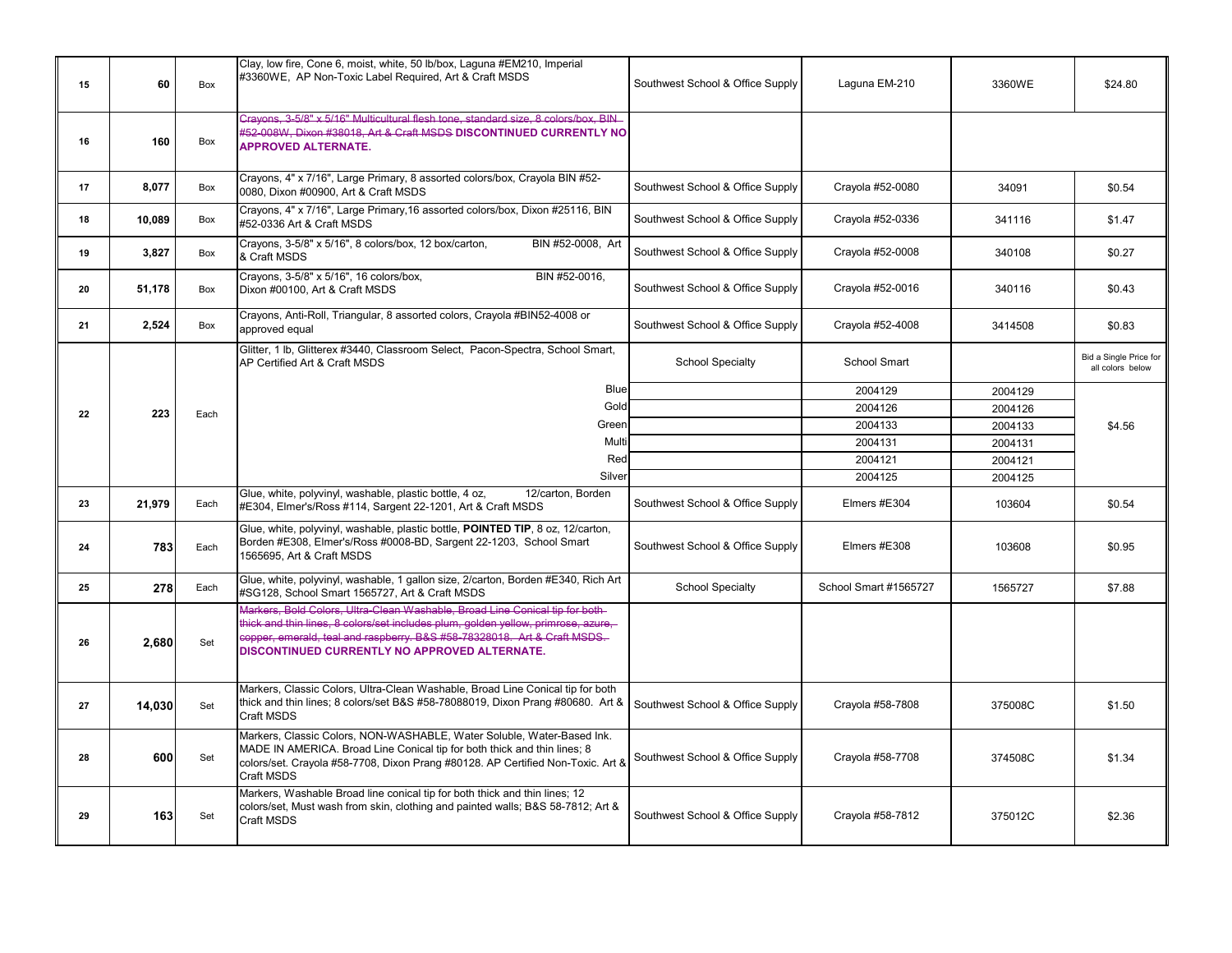| 30 | 1,079 | Set | Markers, Multicultural Colors, Ultra-Clean Washable, Broad Line Conical tip for-<br>both thick and thin lines; Must wash from skin, clothing and painted walls; 8<br>colors/set includes golden beige, tawny, beige, bronze, mahogany, tan, sienna-<br>and terracotta. B&S #58-78018013. Art & Craft MSDS. DISCONTINUED<br><b>CURRENTLY NO APPROVED ALTERNATE.</b>                                                                                                    |                                  |                                         |         |                                            |
|----|-------|-----|-----------------------------------------------------------------------------------------------------------------------------------------------------------------------------------------------------------------------------------------------------------------------------------------------------------------------------------------------------------------------------------------------------------------------------------------------------------------------|----------------------------------|-----------------------------------------|---------|--------------------------------------------|
| 31 |       | Doz | Markers, Scented, Chisel Tip for bold and fine lines; thick barrel. Assorted<br>Colors; 12 colors & flavors/set to include flavors: Magenta-Raspberry, Pink-<br>Watermelon, Red-Cherry, Orange-Orange, Yellow-Banana, Green-Mint, Dark<br>Green-Apple, Turquoise-Fruit Punch, Blue-Blueberry, Purple-Grape, Brown-<br>Cinnamon & Black-Licorice. Ink won't bleed through paper. Mr. Sketch, Sanford<br>20072, NO SUBSTITUTE. AP Certified. Non-Toxic Art & Craft MSDS | <b>Pyramid School Products</b>   | Sanford<br>Mr. Sketch #20072<br>1905069 | same    | \$4.09                                     |
| 32 |       | Doz | Markers, Scented, Chisel Tip for bold and fine lines; thick barrel. Assorted<br>Colors; 12 colors & flavors/set. Mr. Sketch, Sanford 20072, Silly Scents Crayola<br>58-8199, or equal. AP Certified. Non-Toxic Art & Craft MSDS                                                                                                                                                                                                                                       | <b>Pyramid School Products</b>   | Crayola #58-8199                        | same    | \$4.39                                     |
| 33 | 334   | Set | Markers, Tropical Colors, Ultra-Clean Washable, Broad Line Conical tip for both<br>thick and thin lines; Must wash from skin, clothing and painted walls; 8 colors/set<br>includes tropical violet, parrot pink, sandy tan, blue lagoon, dolphin gray, wild<br>orchid, sea foam green and coral reef. B&S #58-78168011. Art & Craft MSDS                                                                                                                              | Southwest School & Office Supply | Crayola #58-7816                        | 375008t | \$1.57                                     |
|    |       |     | Markers, Bulk, Broad Line Conical tip, All Colors, Crayola Original ; 12<br>markers/box. #58-770080xx, AP Certified; Art & Craft MSDS                                                                                                                                                                                                                                                                                                                                 | Southwest School & Office Supply | Crayola                                 |         |                                            |
|    |       |     | Black                                                                                                                                                                                                                                                                                                                                                                                                                                                                 |                                  | Crayola #58-7700-051                    | 3745BK  |                                            |
|    |       |     | <b>Blue</b>                                                                                                                                                                                                                                                                                                                                                                                                                                                           |                                  | Crayola #58-7700-042                    | 3745BE  |                                            |
| 34 | 2,680 | Doz | <b>Brown</b>                                                                                                                                                                                                                                                                                                                                                                                                                                                          |                                  | Crayola #58-7700-007                    | 3745BN  |                                            |
|    |       |     | Green                                                                                                                                                                                                                                                                                                                                                                                                                                                                 |                                  | Crayola #58-7700-044                    | 3745GN  | \$2.59                                     |
|    |       |     | Orange                                                                                                                                                                                                                                                                                                                                                                                                                                                                |                                  | Crayola #58-7700-036                    | 3745OE  |                                            |
|    |       |     | Red                                                                                                                                                                                                                                                                                                                                                                                                                                                                   |                                  | Crayola #58-7700-038                    | 3745RD  |                                            |
|    |       |     | Violet                                                                                                                                                                                                                                                                                                                                                                                                                                                                |                                  | Crayola #58-7700-040                    | 3745VT  |                                            |
|    |       |     | Yellow                                                                                                                                                                                                                                                                                                                                                                                                                                                                |                                  | Crayola #58-7700-034                    | 3745YW  |                                            |
|    |       |     | Paint, finger, liquid, 16 oz, Crayola, Prang, School Smart, Color-Brite #SC 3515-<br>XX, Sargent Art-Time, Art & Craft MSDS                                                                                                                                                                                                                                                                                                                                           | <b>School Specialty</b>          | School Smart                            |         | Bid a Single Price for<br>all colors below |
|    |       |     | Black                                                                                                                                                                                                                                                                                                                                                                                                                                                                 |                                  | 2002420                                 | 2002420 |                                            |
|    |       |     | Blue                                                                                                                                                                                                                                                                                                                                                                                                                                                                  |                                  | 2002424                                 | 2002424 |                                            |
| 35 | 69    | Jar | <b>Brown</b>                                                                                                                                                                                                                                                                                                                                                                                                                                                          |                                  | 2002421                                 | 2002421 |                                            |
|    |       |     | Green                                                                                                                                                                                                                                                                                                                                                                                                                                                                 |                                  | 2002416                                 | 2002416 |                                            |
|    |       |     | Orange                                                                                                                                                                                                                                                                                                                                                                                                                                                                |                                  | 2002415                                 | 2002415 | \$1.41                                     |
|    |       |     | Red                                                                                                                                                                                                                                                                                                                                                                                                                                                                   |                                  | 2002423                                 | 2002423 |                                            |
|    |       |     | Violet                                                                                                                                                                                                                                                                                                                                                                                                                                                                |                                  | 2002417                                 | 2002417 |                                            |
|    |       |     | White                                                                                                                                                                                                                                                                                                                                                                                                                                                                 |                                  | 2002419                                 | 2002419 |                                            |
|    |       |     | Yellow                                                                                                                                                                                                                                                                                                                                                                                                                                                                |                                  | 2002418                                 | 2002418 |                                            |
|    |       |     | Paint, Tempera, liquid, 16 oz, plastic bottle complete with dispensing tops,paint<br>bottle must have a seal; all colors available, Sunburst #3500-XX, Crayola Arista<br>II, Art & Craft MSDS                                                                                                                                                                                                                                                                         | Southwest School & Office Supply |                                         |         |                                            |
|    |       |     | Black                                                                                                                                                                                                                                                                                                                                                                                                                                                                 |                                  | Sunburst 3500BK                         | 3500BK  |                                            |
|    |       |     | <b>Blue</b>                                                                                                                                                                                                                                                                                                                                                                                                                                                           |                                  | Sunburst 3500BE                         | 3500BE  |                                            |
|    |       |     | <b>Brown</b>                                                                                                                                                                                                                                                                                                                                                                                                                                                          |                                  | Sunburst 3500BN                         | 3500BN  |                                            |
|    |       |     |                                                                                                                                                                                                                                                                                                                                                                                                                                                                       |                                  |                                         |         |                                            |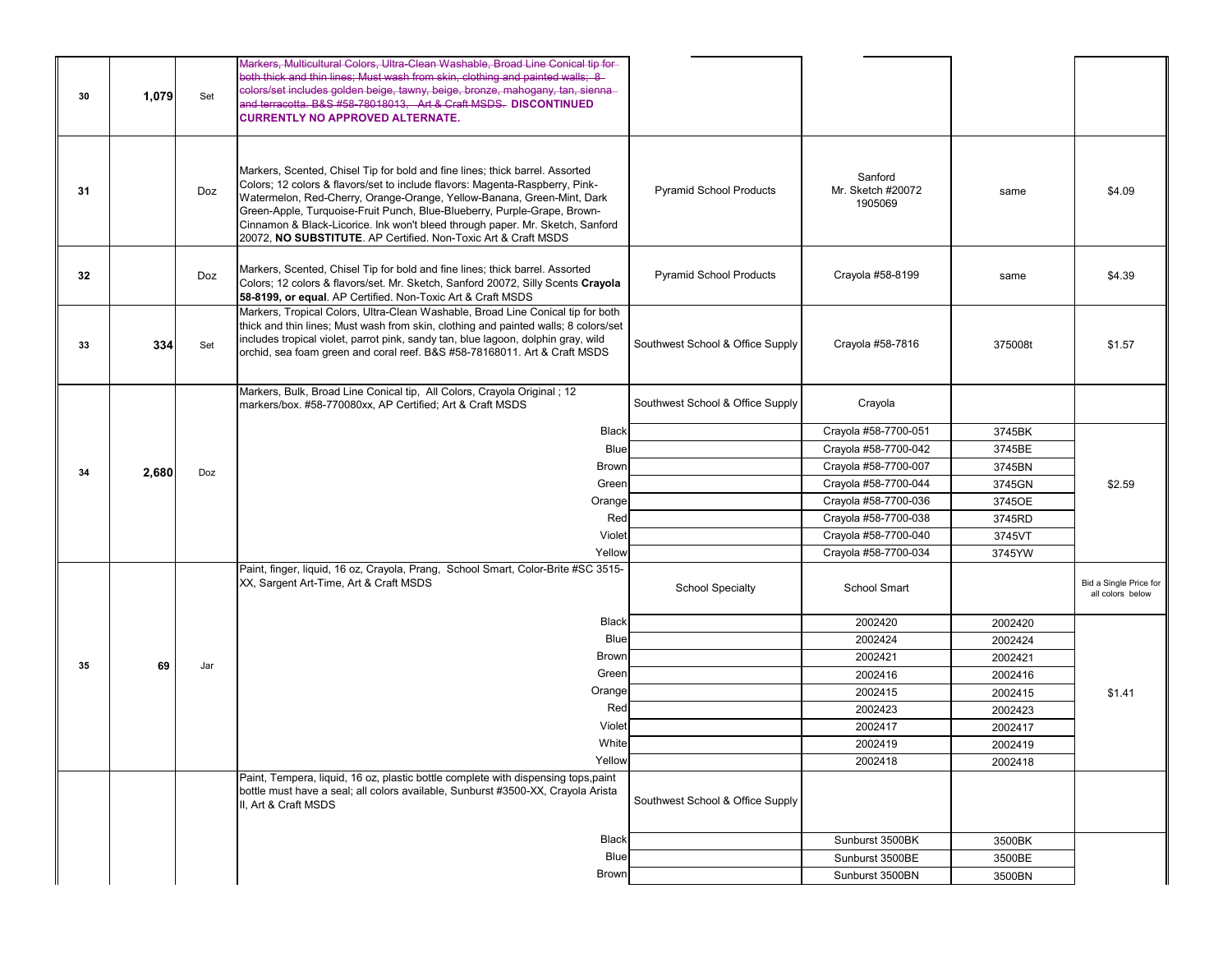|    |        |       | Green                                                                                                                                                        |                                  | Sunburst 3500GN     | 3500GN  |         |
|----|--------|-------|--------------------------------------------------------------------------------------------------------------------------------------------------------------|----------------------------------|---------------------|---------|---------|
| 36 | 5,077  | Jar   | Magenta                                                                                                                                                      |                                  | Sunburst 3500MA     | 3500MA  |         |
|    |        |       | Orange                                                                                                                                                       |                                  | Sunburst 3500OE     | 3500OE  | \$1.40  |
|    |        |       | Peach                                                                                                                                                        |                                  | Sunburst 3500PH     | 3500PH  |         |
|    |        |       | Red                                                                                                                                                          |                                  | Sunburst 3500RD     | 3500RD  |         |
|    |        |       | Turquoise                                                                                                                                                    |                                  | Sunburst 3500TE     | 3500TE  |         |
|    |        |       | Violet                                                                                                                                                       |                                  | Sunburst 3500VT     | 3500VT  |         |
|    |        |       | White                                                                                                                                                        |                                  | Sunburst 3500WE     | 3500WE  |         |
|    |        |       | Yellow                                                                                                                                                       |                                  | Sunburst 3500YW     | 3500YW  |         |
| 37 | 13,542 | Set   | Paint, Water Color, 8 oval pans, assorted, with brush, 12 sets/carton, Prang<br>#00800, B&S #53-0080, Crayola Artista II 53-1508, or equal, Art & Craft MSDS | Southwest School & Office Supply | Crayola #53-0080    | 35808   | \$1.41  |
| 38 | 7,068  | Set   | Paint, Water Color, 8 oval pans, assorted, with brush, 12 sets/carton, Crayola<br>Artista II 53-1508, NO SUSTITUTE, Art & Craft MSDS                         | Southwest School & Office Supply | Crayola #53-1508    | 358901  | \$1.46  |
|    |        |       | Paper, Art Craft, 36" wide x 1000', 50lb, Duo-Finish.<br>Pacon-Spectra<br>ArtKraft, Color-Brite #5560                                                        | Southwest School & Office Supply |                     |         |         |
|    |        |       | Autumn Gold                                                                                                                                                  |                                  | Colorbrite #5560GD  | 5560GD  | \$55.52 |
|    |        |       | <b>Black</b>                                                                                                                                                 |                                  | Colorbrite #5560BK  | 5560BK  | \$49.33 |
|    |        |       | <b>Bright Green</b>                                                                                                                                          |                                  | Colorbrite #5560GN  | 5560GN  | \$59.50 |
|    |        |       | <b>Brown</b>                                                                                                                                                 |                                  | Colorbrite #5560BN  | 5560BN  | \$47.91 |
|    |        |       | Canary                                                                                                                                                       |                                  | Colorbrite #5560CY  | 5560CY  | \$57.37 |
|    |        |       | Dark Blue                                                                                                                                                    |                                  | Colorbrite #5560BE  | 5560BE  | \$47.61 |
|    |        |       | <b>Emerald Green</b>                                                                                                                                         |                                  | Colorbrite #5560GN  | 5560GN  | \$43.57 |
| 39 | 178    | Rolls | Flame                                                                                                                                                        |                                  | Colorbrite #5560FRD | 5560FRD | \$58.03 |
|    |        |       | Gray                                                                                                                                                         |                                  | Colorbrite #5560GY  | 5560GY  | \$58.64 |
|    |        |       | Light Blue                                                                                                                                                   |                                  | Colorbrite #5560AQ  | 5560AQ  | \$57.78 |
|    |        |       | <b>Light Green</b>                                                                                                                                           |                                  | Colorbrite #5560LGN | 5560LGN | \$57.44 |
|    |        |       | Orange                                                                                                                                                       |                                  | Colorbrite #5560OE  | 5560OE  | \$54.94 |
|    |        |       | Pink                                                                                                                                                         |                                  | Colorbrite #5560PK  | 5560PK  | \$55.34 |
|    |        |       | Purple                                                                                                                                                       |                                  | Colorbrite #5560PE  | 5560PE  | \$56.53 |
|    |        |       | Scarlet                                                                                                                                                      |                                  | Colorbrite #5560ST  | 5560ST  | \$51.94 |
|    |        |       | Sky Blue<br>White                                                                                                                                            |                                  | Colorbrite #5560BE  | 5560BE  | \$56.53 |
|    |        |       | Paper, Art Craft, 36" wide x 1000', 40lb, FIRE/FLAME RETARDANT, All colors.<br>Pacon-Decorol, Southwest Private Label #SSS5550xx                             | Southwest School & Office Supply | Colorbrite #5560WE  | 5560WE  | \$45.00 |
|    |        |       | <b>Black</b>                                                                                                                                                 |                                  | Southwest 5500BK    | 5500BK  | \$76.55 |
|    |        |       | <b>Blue</b>                                                                                                                                                  |                                  | Southwest 5500BE    | 5500BE  | \$82.17 |
|    |        |       | Dark Brown                                                                                                                                                   |                                  | Southwest 5500BN    | 5500BN  | \$81.70 |
|    |        |       | Emerald                                                                                                                                                      |                                  | Southwest 5500GN    | 5500GN  | \$87.52 |
| 40 | 115    | Rolls | Orange                                                                                                                                                       |                                  | Southwest 5500OE    | 5500OE  | \$84.94 |
|    |        |       | Pink                                                                                                                                                         |                                  | Southwest 5500PK    | 5500PK  | \$80.03 |
|    |        |       | Purple                                                                                                                                                       |                                  | Southwest 5500PE    | 5500PE  | \$81.19 |
|    |        |       | Red                                                                                                                                                          |                                  | Southwest 5500FRD   | 5500FRD | \$84.57 |
|    |        |       | <b>Sky Blue</b>                                                                                                                                              |                                  | Southwest 5500SBE   | 5500SBE | \$80.75 |
|    |        |       | White                                                                                                                                                        |                                  | Southwest 5500WE    | 5500WE  | \$65.86 |
|    |        |       | Yellow                                                                                                                                                       |                                  | Southwest 5500YW    | 5500YW  | \$81.56 |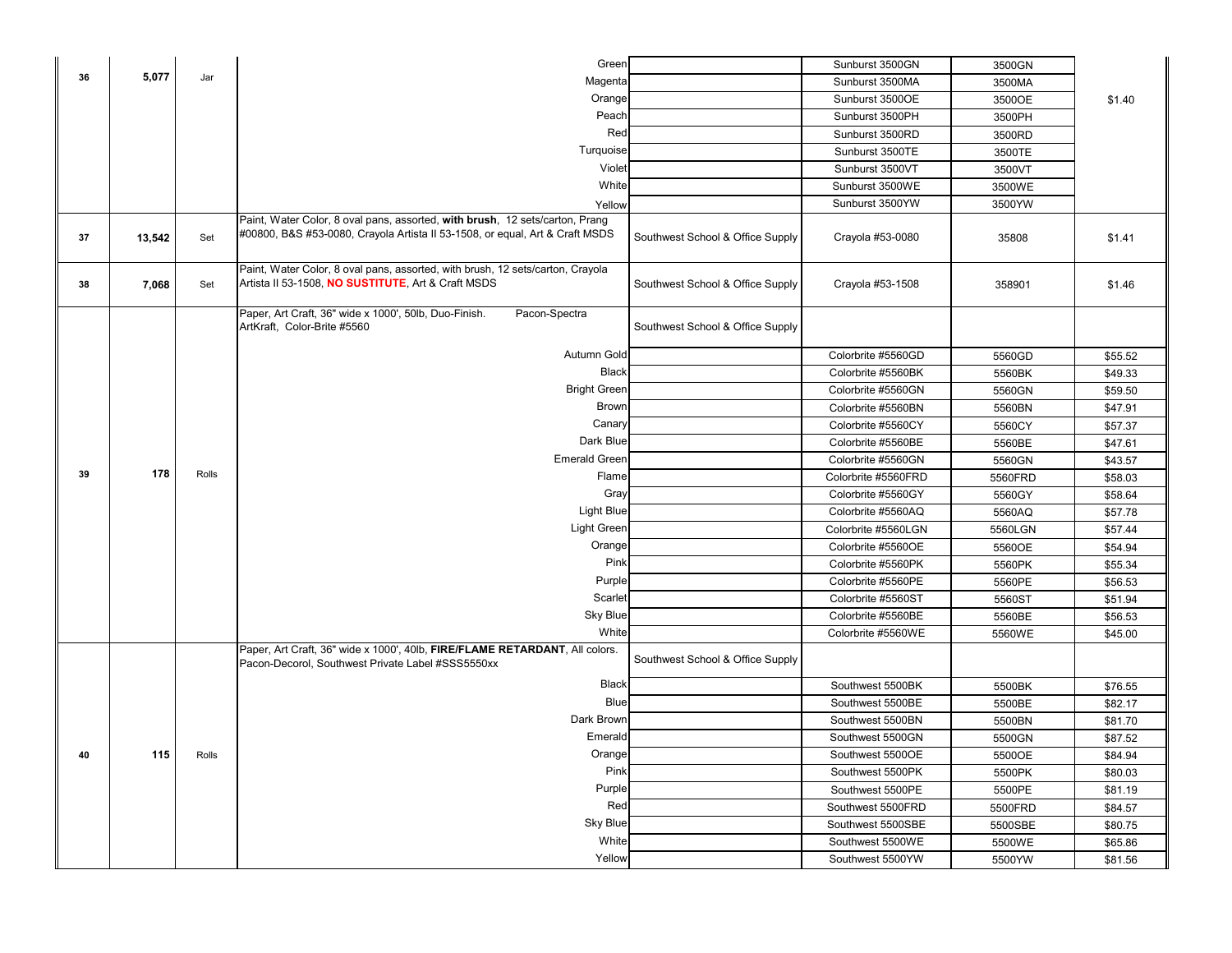| 41 | 22    | Rolls | Paper, Butcher, white, 36" wide roll, 50 lb, Crown Imperial #5575-36, APC #5036<br>WK, School Smart 086654                                                                                                                                   | <b>School Specialty</b>          | School Smart 086654  | 086654  | \$40.40 |
|----|-------|-------|----------------------------------------------------------------------------------------------------------------------------------------------------------------------------------------------------------------------------------------------|----------------------------------|----------------------|---------|---------|
|    |       |       | Paper, Construction, 9"x12", 50 sheets/pkg, 100% vat-dyed sulphite, acid free,<br>76# basis, 50% recyled fiber content & recyclable. All colors incl. asstd.<br>(brightness & range of colors important) Pacon Tru-Ray, Imperial Color-Brite | Southwest School & Office Supply | Colorbrite           |         |         |
|    |       |       | Assorted                                                                                                                                                                                                                                     |                                  | Colorbrite #5690 AD  | 5960AD  |         |
|    |       |       | <b>Black</b>                                                                                                                                                                                                                                 |                                  | Colorbrite #5690 BK  | 5690BK  |         |
|    |       |       | <b>Blue</b>                                                                                                                                                                                                                                  |                                  | Colorbrite #5690 BE  | 5690HLE |         |
|    |       |       | <b>Brilliant Lime</b>                                                                                                                                                                                                                        |                                  | Colorbrite #5690 HLE | 5690HLE |         |
|    |       |       | Chartreuse                                                                                                                                                                                                                                   |                                  | Colorbrite #5690 CE  | 5690CE  |         |
|    |       |       | Dark Brown                                                                                                                                                                                                                                   |                                  | Colorbrite #5690 DBN | 5690DBN |         |
|    |       |       | Dark Green                                                                                                                                                                                                                                   |                                  | Colorbrite #5690 DGN | 5690DGN |         |
|    |       |       | <b>Festive Green</b>                                                                                                                                                                                                                         |                                  | Colorbrite #5690 FGN | 5690FGN |         |
|    |       |       | <b>Festive Red</b>                                                                                                                                                                                                                           |                                  | Colorbrite #5690 FRD | 5690FRD |         |
|    |       |       | Gold                                                                                                                                                                                                                                         |                                  | Colorbrite #5690 GD  | 5690GD  |         |
|    |       |       | Gray                                                                                                                                                                                                                                         |                                  | Colorbrite #5690 PGY | 5690PGY |         |
|    |       |       | <b>Holiday Green</b>                                                                                                                                                                                                                         |                                  | Colorbrite #5690 HGN | 5960HGN |         |
|    |       |       | <b>Holiday Red</b>                                                                                                                                                                                                                           |                                  | Colorbrite #5690 HRD | 5960HRD |         |
|    |       |       | <b>Light Green</b>                                                                                                                                                                                                                           |                                  | Colorbrite #5690 LGN | 5690GN  | \$1.38  |
| 42 | 6,906 | Pkg   | <b>Light Red</b>                                                                                                                                                                                                                             |                                  |                      | No Bid  |         |
|    |       |       | Lilac                                                                                                                                                                                                                                        |                                  | Colorbrite #5690 LC  | 5690LC  |         |
|    |       |       | Magenta                                                                                                                                                                                                                                      |                                  | Colorbrite #5690 MA  | 5690MA  |         |
|    |       |       | Multi Cultural                                                                                                                                                                                                                               |                                  | Pacon 9509           | 5005ML  |         |
|    |       |       | Orange                                                                                                                                                                                                                                       |                                  | Colorbrite #5690 OE  | 5690OE  |         |
|    |       |       | Pink                                                                                                                                                                                                                                         |                                  | Colorbrite #5690 PK  | 5690PK  |         |
|    |       |       | Pumpkin                                                                                                                                                                                                                                      |                                  | Colorbrite #5690 PN  | 5690PN  |         |
|    |       |       | Purple                                                                                                                                                                                                                                       |                                  | Colorbrite #5690 PE  | 5690PE  |         |
|    |       |       | Red                                                                                                                                                                                                                                          |                                  | Colorbrite #5690 RD  | 5690RD  |         |
|    |       |       | Royal Blue                                                                                                                                                                                                                                   |                                  | Colorbrite #5690 RBE | 5690RBE |         |
|    |       |       | Salmon                                                                                                                                                                                                                                       |                                  | Colorbrite #5690 SN  | 5690SN  |         |
|    |       |       | <b>Shocking Pink</b>                                                                                                                                                                                                                         |                                  | Colorbrite #5690 HPK | 5690HPK |         |
|    |       |       | Sky Blue                                                                                                                                                                                                                                     |                                  | Colorbrite #5690 SBE | 5690SBE |         |
|    |       |       | Tan                                                                                                                                                                                                                                          |                                  | Colorbrite #5690 TN  | 5690 TN |         |
|    |       |       | Turquoise                                                                                                                                                                                                                                    |                                  | Colorbrite #5690 TE  | 5690TE  |         |
|    |       |       | Violet                                                                                                                                                                                                                                       |                                  | Colorbrite #5690 VT  | 5690VT  |         |
|    |       |       | Warm Brown                                                                                                                                                                                                                                   |                                  | Colorbrite #5690 WBN | 5690WBN |         |
|    |       |       | White                                                                                                                                                                                                                                        |                                  | Colorbrite #5690 WE  | 5690WE  |         |
|    |       |       | Yellow                                                                                                                                                                                                                                       |                                  | Colorbrite #5690 YW  | 5690YW  |         |
|    |       |       | Paper, Construction, 12"x18", 50 sheets/pkg, 100% vat-dyed sulphite, acid free,                                                                                                                                                              |                                  |                      |         |         |
|    |       |       | 76# basis, 50% recycled fiber content and recyclable. All colors including<br>assorted (brightness and range of colors important) Pacon Tru-Ray, Imperial                                                                                    | Southwest School & Office Supply |                      |         |         |
|    |       |       | Color-Brite                                                                                                                                                                                                                                  |                                  |                      |         |         |
|    |       |       | Assorted                                                                                                                                                                                                                                     |                                  | Colorbrite #5700AD   | 5700AD  |         |
|    |       |       | Black                                                                                                                                                                                                                                        |                                  | Colorbrite #5700BK   | 5700BK  |         |
|    |       |       | <b>Blue</b>                                                                                                                                                                                                                                  |                                  | Colorbrite #5700BE   | 5700BE  |         |
|    |       |       | Chartreuse                                                                                                                                                                                                                                   |                                  | Colorbrite #5700CE   | 5700CE  |         |
|    |       |       | Dark Blue                                                                                                                                                                                                                                    |                                  | Colorbrite #5700DBE  | 5700DBE |         |
|    |       |       | Dark Brown                                                                                                                                                                                                                                   |                                  | Colorbrite #5700DBN  | 5700DBN |         |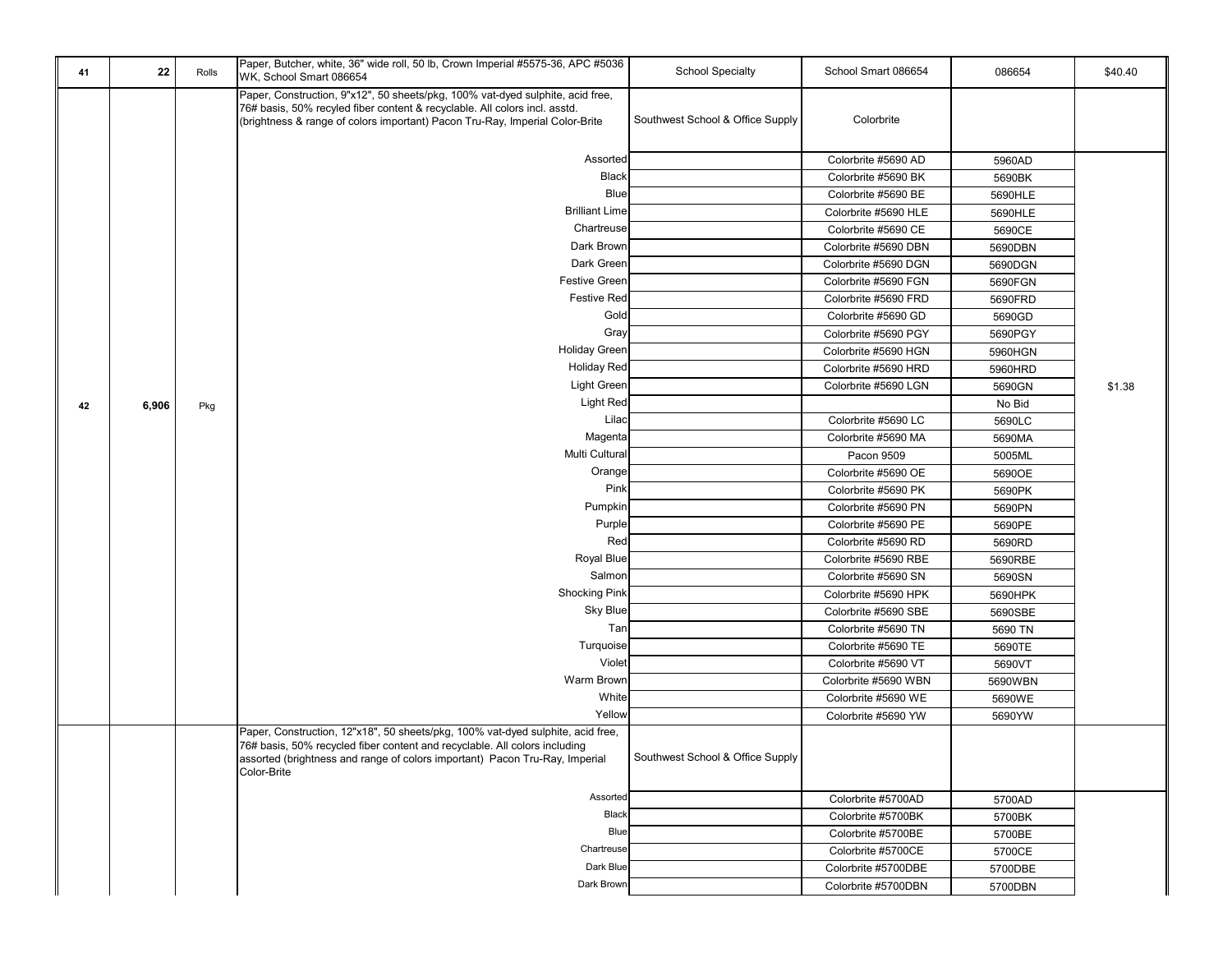|    |        |     | Dark Green                                                                                                                                                                                                                                                 |                                  | Colorbrite #5700DGN | 5700DGN |         |
|----|--------|-----|------------------------------------------------------------------------------------------------------------------------------------------------------------------------------------------------------------------------------------------------------------|----------------------------------|---------------------|---------|---------|
|    |        |     | <b>Festive Greer</b>                                                                                                                                                                                                                                       |                                  | Colorbrite #5700FGN | 5700GN  |         |
|    |        |     | <b>Festive Red</b>                                                                                                                                                                                                                                         |                                  | Colorbrite #5700FRD | 5700FRD |         |
|    |        |     | Gold                                                                                                                                                                                                                                                       |                                  | Colorbrite #5700GD  | 5700GD  |         |
|    |        |     | <b>Holiday Greer</b>                                                                                                                                                                                                                                       |                                  | Colorbrite #5700HGN | 5700HGN |         |
|    |        |     | <b>Holiday Red</b>                                                                                                                                                                                                                                         |                                  | Colorbrite #5700HRD | 5700HRD |         |
|    |        |     | Hot Lime                                                                                                                                                                                                                                                   |                                  | Colorbrite #5700HLE | 5700HLE |         |
|    |        |     | <b>Hot Pink</b>                                                                                                                                                                                                                                            |                                  | Colorbrite #5700HPK | 5700HPK |         |
|    |        |     | <b>Light Brown</b>                                                                                                                                                                                                                                         |                                  | Colorbrite #5700LBN | 5700LBN |         |
|    |        |     | Light Green                                                                                                                                                                                                                                                |                                  | Colorbrite #5700LGN | 5700LGN | \$2.72  |
|    |        |     | <b>Light Red</b>                                                                                                                                                                                                                                           |                                  |                     | No Bid  |         |
| 43 | 37,423 | Pkg | <b>Light Yellow</b>                                                                                                                                                                                                                                        |                                  | Colorbrite #5700LYW | 5700LYW |         |
|    |        |     | Lilad                                                                                                                                                                                                                                                      |                                  | Colorbrite #5700LC  | 5700LC  |         |
|    |        |     | Magenta                                                                                                                                                                                                                                                    |                                  | Colorbrite #5700MA  | 5700MA  |         |
|    |        |     | Orange                                                                                                                                                                                                                                                     |                                  | Colorbrite #5700OE  | 5700OE  |         |
|    |        |     | Peach                                                                                                                                                                                                                                                      |                                  | Colorbrite #5700PH  | 5700PH  |         |
|    |        |     | Pearl Gray                                                                                                                                                                                                                                                 |                                  | Colorbrite #5700PGY | 5700PGY |         |
|    |        |     | Pink                                                                                                                                                                                                                                                       |                                  | Colorbrite #5700PK  | 5700PK  |         |
|    |        |     | Pumpkin                                                                                                                                                                                                                                                    |                                  | Colorbrite #5700PN  | 5700PN  |         |
|    |        |     | Purple                                                                                                                                                                                                                                                     |                                  | Colorbrite #5700PE  | 5700PE  |         |
|    |        |     | Rec                                                                                                                                                                                                                                                        |                                  | Colorbrite #5700RD  | 5700RD  |         |
|    |        |     | Royal Blue                                                                                                                                                                                                                                                 |                                  | Colorbrite #5700RBE | 5700RBE |         |
|    |        |     | Salmon                                                                                                                                                                                                                                                     |                                  | Colorbrite #5700SN  | 5700SN  |         |
|    |        |     | Sky Blue                                                                                                                                                                                                                                                   |                                  | Colorbrite #5700SBE | 5700SBE |         |
|    |        |     | Slate Gray                                                                                                                                                                                                                                                 |                                  | Colorbrite #5700SGY | 5700SGY |         |
|    |        |     | <b>Sunshine Yellow</b>                                                                                                                                                                                                                                     |                                  | Colorbrite #5700SYW | 5700SYW |         |
|    |        |     | Tar                                                                                                                                                                                                                                                        |                                  | Colorbrite #5700TN  | 5700TN  |         |
|    |        |     | Turquoise                                                                                                                                                                                                                                                  |                                  | Colorbrite #5700TE  | 5700TE  |         |
|    |        |     | Violet                                                                                                                                                                                                                                                     |                                  | Colorbrite #5700VT  | 5700VT  |         |
|    |        |     | Warm Browr                                                                                                                                                                                                                                                 |                                  | Colorbrite #5700WBN | 5700WBN |         |
|    |        |     | White                                                                                                                                                                                                                                                      |                                  | Colorbrite #5700WE  | 5700WE  |         |
|    |        |     | Yellow                                                                                                                                                                                                                                                     |                                  | Colorbrite #5700YW  | 5700YW  |         |
|    |        |     | Paper, Construction, 24"x36", 50 sheets/pkg, 100% vat-dyed sulphite, acid free,<br>76# basis, 50% recycled fiber content and recycable. All colors including<br>assorted (brightness and range of colors important) Pacon Tru-Ray, Imperial<br>Color-Brite | Southwest School & Office Supply |                     |         |         |
| 44 | 111    | Pkg | Assorted (10 colors)                                                                                                                                                                                                                                       |                                  | Colorbrite #5720AD  | 5720AD  |         |
|    |        |     | <b>Black</b>                                                                                                                                                                                                                                               |                                  | Colorbrite #5720BK  | 5720BK  | \$12.50 |
|    |        |     | White                                                                                                                                                                                                                                                      |                                  | Colorbrite #5720WE  | 5720WE  |         |
| 45 | 86     | Pkg | Paper, Drawing, manila, 9"x12", 60 lb, Everett, Sax, Imperial #5295-09,<br>American Paper #609, Pacon                                                                                                                                                      | <b>School Specialty</b>          | Sax #085570         | 085570  | \$5.10  |
| 46 | 97     | Pkg | Paper, Drawing, manila, 12"X18", 500 sheets/pkg, 55 lb basis, Everett<br>#EVP46726, Imperial #5290-12 60#, American #5612M, SAX 085574 (removed<br>"4 pkg/bundle")                                                                                         | Southwest School & Office Supply | Imperial #529012    | 529012  | \$10.30 |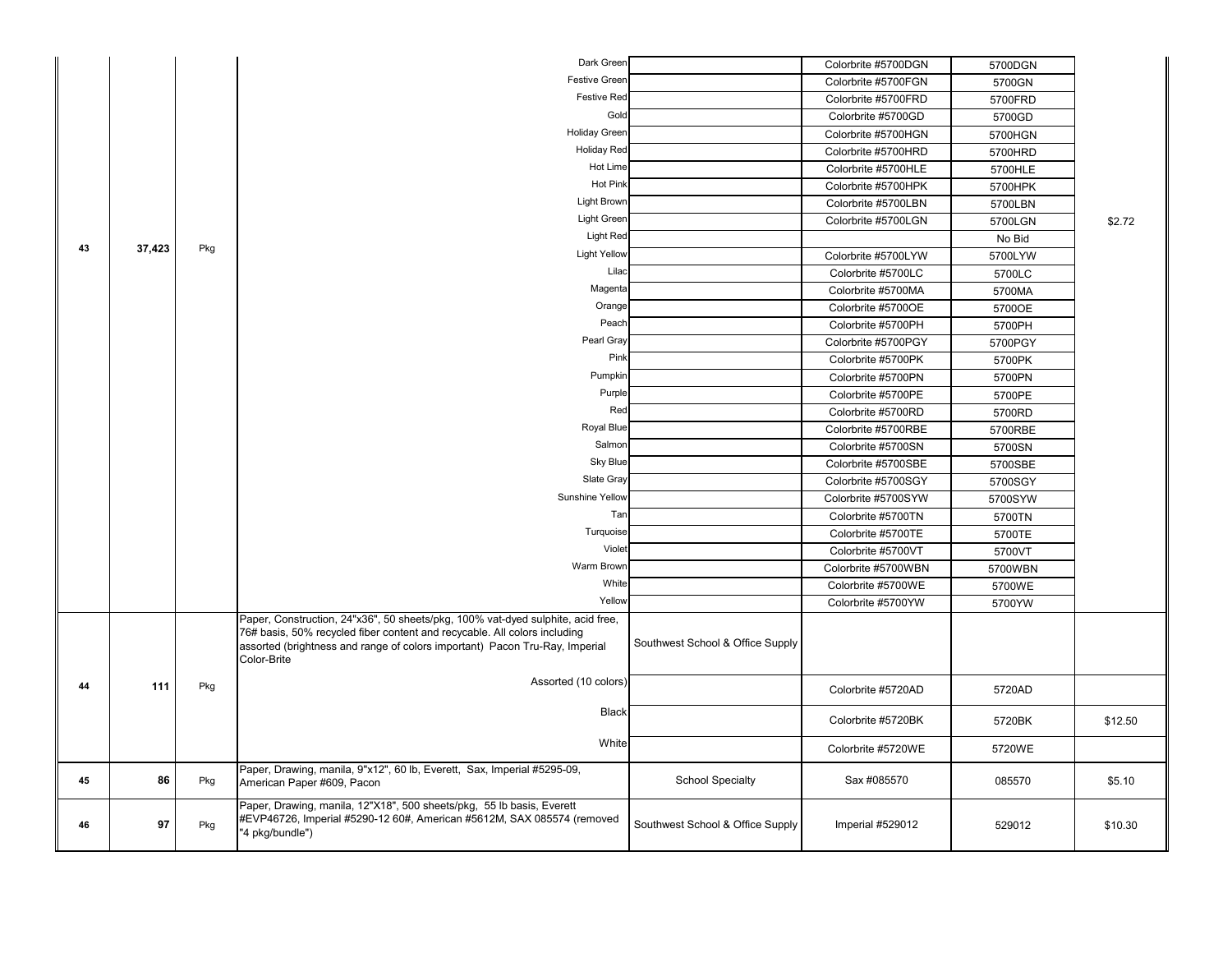|    |       |     | Paper, Drawing, white, 9"x12", 60 lb, Everett #EVP46151, Riverside #C3173,                                                                             |                                  |                                    |                   |         |
|----|-------|-----|--------------------------------------------------------------------------------------------------------------------------------------------------------|----------------------------------|------------------------------------|-------------------|---------|
| 47 | 117   | Pkg | Imperial #5300-09, American #609W; SAX 053931                                                                                                          | Southwest School & Office Supply | Imperial #530009                   | 530009            | \$6.57  |
| 48 | 156   | Pkg | Paper, Drawing, white, 12"x18", 60 lb basis, 500 sheets/pkg, 4 pkg/bundle,<br>Everett #C3174, Imperial #5300-12, American #612W, SAX 053934            | Southwest School & Office Supply | Imperial #530012                   | 530012            | \$12.23 |
| 49 | 70    | Pkg | Paper, Drawing, white, 12"x18", 80 lb basis, Riverside/Everett "Tru-Rite"<br>#C3182/46-172, Imperial 5305-12, SAX 053946                               | Southwest School & Office Supply | Imperial #530512                   | 530512            | \$16.10 |
| 50 | 137   | Pkg | Paper, Drawing, white, 18"x24", 60 lb basis, Riverside/Everett "Tru-Rite"<br>#C3175, Imperial #5300-18, American #618W, SAX 053937                     | Southwest School & Office Supply | Imperial #530018                   | 530018            | \$27.30 |
| 51 | 24    | Pkg | Paper, Finger Paint, 16"x22", Everett #40-102, Pioneer, Imperial #5390, Pacon,<br>American #1622, School Smart 085376                                  | Southwest School & Office Supply | Imperial #53900                    | 53900             | \$2.99  |
|    |       |     | Paper, Tissue, 20"x30" sheets, quire folded, colored, 24 sheets/quire, all colors,<br>Bemis Jason, Crystal Standard, Satin Wrap #5920, Pacon Kolorfast | Southwest School & Office Supply |                                    |                   |         |
|    |       |     | Apple Green                                                                                                                                            |                                  | PACON 58110                        | 5920AG            |         |
|    |       |     | <b>Black</b>                                                                                                                                           |                                  | PACON 58140                        | 5920BK            |         |
|    |       |     | <b>Brown</b>                                                                                                                                           |                                  | <b>PACON 58230</b>                 | 5920BN            |         |
|    |       |     | Cerise                                                                                                                                                 |                                  | <b>PACON 58300</b>                 | 5920CE            |         |
|    |       |     | Dark Brown                                                                                                                                             |                                  | <b>PACON 58430</b>                 | 5920DBN           |         |
|    |       |     | Dark Pink                                                                                                                                              |                                  | <b>PACON 58280</b>                 | 5920DPK           |         |
|    |       |     | Desert Tan                                                                                                                                             |                                  |                                    | No Bid            |         |
|    |       |     | Gold                                                                                                                                                   |                                  | <b>PACON 58010</b>                 | 5920GD            |         |
| 52 | 1,684 | Qr  | Gray                                                                                                                                                   |                                  |                                    | No Bid            |         |
|    |       |     | <b>Holly Green</b>                                                                                                                                     |                                  | <b>PACON 58120</b>                 | 5920HGN           | \$2.10  |
|    |       |     | Lavender<br>Light Blue                                                                                                                                 |                                  | PACON 585290<br><b>PACON 58320</b> | 5920LR<br>5920LBE |         |
|    |       |     | <b>Light Pink</b>                                                                                                                                      |                                  | <b>PACON 58040</b>                 | 5920LPK           |         |
|    |       |     | Navy                                                                                                                                                   |                                  | <b>PACON 58462</b>                 | 5920NY            |         |
|    |       |     | Orange                                                                                                                                                 |                                  | PACON 58160                        | 5920OE            |         |
|    |       |     | Parade Blue                                                                                                                                            |                                  | <b>PACON 58332</b>                 | 5920PBE           |         |
|    |       |     | Purple                                                                                                                                                 |                                  | <b>PACON 58070</b>                 | 5920PE            |         |
|    |       |     | Scarlet                                                                                                                                                |                                  | PACON 58030                        | 5920ST            |         |
|    |       |     | Turquoise                                                                                                                                              |                                  | <b>PACON 58200</b>                 | 5920TE            |         |
|    |       |     | White                                                                                                                                                  |                                  | <b>PACON 59000</b>                 | 5920WE            |         |
|    |       |     | Yellow                                                                                                                                                 |                                  | <b>PACON 58370</b>                 | 5920YW            |         |
|    |       |     | Paper, Tissue, 12"x18", 50 sheets/pkg, assorted colors, Bemis Jason, Pacon,<br>Crystal Standard                                                        | Southwest School & Office Supply |                                    |                   |         |
|    |       |     | Assorted                                                                                                                                               |                                  | Pacon 58520                        | 5910AD            |         |
|    |       |     | Apple Green                                                                                                                                            |                                  | Pacon 59127                        | 5910AGN           |         |
|    |       |     | <b>Baby Pink</b>                                                                                                                                       |                                  | Pacon 59047                        | 5910bPK           |         |
|    |       |     | Black                                                                                                                                                  |                                  | Pacon 59147                        | 5910BK            |         |
| 53 | 256   |     | Canary                                                                                                                                                 |                                  | Pacon 59027                        | 5910CY            |         |
|    |       | Pkg | <b>Emerald Green</b>                                                                                                                                   |                                  | Pacon 59137                        | 5910EGN           | \$2.85  |
|    |       |     | National Red                                                                                                                                           |                                  | Pacon 59187                        | 5910NRD           |         |
|    |       |     | Orange                                                                                                                                                 |                                  | Pacon 59167                        | 5910OE            |         |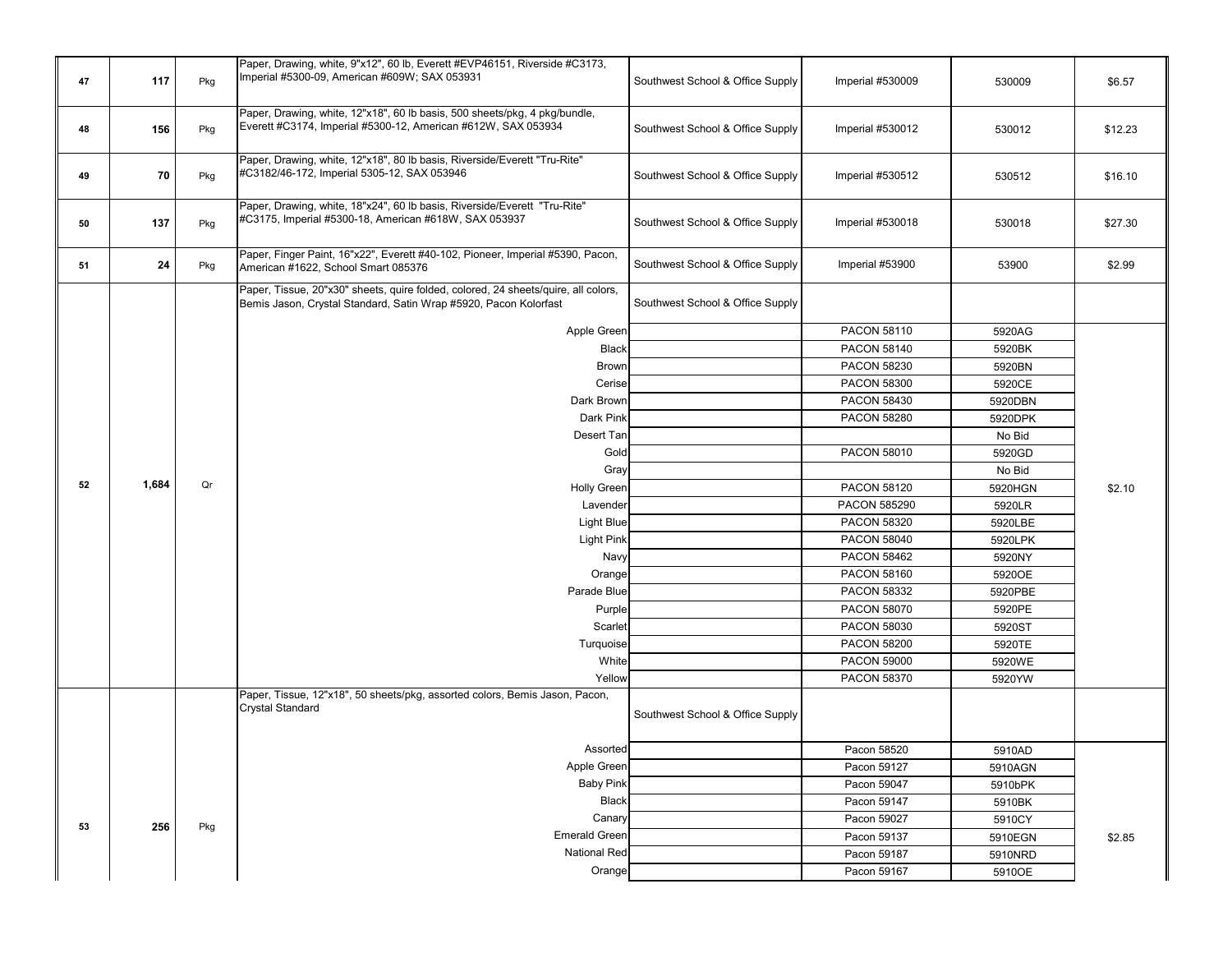|    |       |      | Purple                                                                                                                                                      |                                  | Pacon 59077                                     | 5910PE           |        |
|----|-------|------|-------------------------------------------------------------------------------------------------------------------------------------------------------------|----------------------------------|-------------------------------------------------|------------------|--------|
|    |       |      | Scarlet                                                                                                                                                     |                                  | Pacon 59037                                     | 5910ST           |        |
|    |       |      | <b>Sky Blue</b>                                                                                                                                             |                                  | Pacon 593997                                    | 5910BE           |        |
|    |       |      | <b>Spring Green</b>                                                                                                                                         |                                  | Pacon 59117                                     | 5910SGN          |        |
|    |       |      | White                                                                                                                                                       |                                  | Pacon 59007                                     | 5910WE           |        |
| 54 | 124   | Box  | Pastels, Oil, 25 colors/box, Pentel #PHN25, School Smart 1594965, Art & Craft<br><b>MSDS</b>                                                                | <b>School Specialty</b>          | School Smart #1594965                           | 1594965          | \$1.61 |
| 55 | 560   | Box  | Pastels, Oil, 12 colors/box, Pentel #PHN12, Art & Craft MSDS                                                                                                | Southwest School & Office Supply | PentalPHN-12                                    | 339012           | \$0.83 |
| 56 | 113   | Set  | Pencils, colored 8 assorted colors/set, pre-sharpened, 3.3mm core. Crayola #68-<br>4008, (School Specialty #008211)                                         | <b>School Specialty</b>          | Crayola #68-4008                                | 008211           | \$0.88 |
| 57 | 43348 | Set  | Pencils, Colored, 12 assorted colors/set, B&S #BIN4012, Dixon #22120, RoseArt<br>#1013 1608-12, Sargent 22-7212, Colorbrite SSS3611-12, School Smart 245787 | <b>School Specialty</b>          | School Smart #245787                            | 245787           | \$0.77 |
| 58 | 1240  | Set  | Pencils, Colored, 24 assorted colors/set, B&S BIN#4024, Dixon #22240, RoseArt<br>#1013 1608-24, Sargent 22-7224, School Smart 245788                        | <b>School Specialty</b>          | School Smart #245788                            | 245788           | \$1.92 |
| 59 | 23    | Set  | Pencils, Colored, 36 assorted colors/set, B&S #BIN68-4036, Dixon #22360                                                                                     | Southwest School & Office Supply | Crayola #68-4036                                | 360036           | \$3.08 |
| 60 | 300   | Each | Pencils, Watercolor, 12 Color Set, Crayola 68-4302, NO SUBSTITUTE, AP<br>Certified. Non-Toxic Art & Craft MSDS                                              | Southwest School & Office Supply | Crayola #68-4302                                | 360412           | \$1.80 |
| 61 | 150   | Each | Pencils, Watercolor, 12 Color Set, Crayola 68-4302, or equal, AP Certified. Non-<br>Toxic Art & Craft MSDS                                                  | Southwest School & Office Supply | Crayola #68-4302                                | 360412           | \$1.80 |
| 62 | 158   | Pkg  | Pipe Cleaners, 12", 1/4" diameter, 100 ea/pkg, assorted colors only, Imperial<br>#3620AD, Spartan #J100A, Chenille Kraft, Pacon #7110                       | <b>School Specialty</b>          | <b>Dixon Creativity Street</b><br>#PAC7110-01DI | 085873           | \$1.04 |
|    |       |      | Railroad Board, 22"x28", 6 ply, 25 sheets/pkg, assorted colors, Beveridge,<br>Pacon, Imperial #SC3025-XX                                                    | Southwest School & Office Supply |                                                 |                  |        |
|    |       |      | Black                                                                                                                                                       |                                  | Imperial #3025BK                                | 3025BK           |        |
|    |       |      | Blue                                                                                                                                                        |                                  | Imperial #3025RBE                               | 3025RBE          |        |
|    |       |      | Blue, Dark                                                                                                                                                  |                                  | Imperial #3025DBE                               | 3025DBE          |        |
|    |       |      | Blue, Light                                                                                                                                                 |                                  | Imperial #3025LBE                               | 3025LBE          |        |
|    |       |      | <b>Brown</b>                                                                                                                                                |                                  | Imperial #3025BN                                | 3025BN           |        |
|    |       |      | Canary                                                                                                                                                      |                                  | Imperial #3025CY                                | 3025CY           |        |
| 63 | 511   | Pkg  | Cardinal                                                                                                                                                    |                                  |                                                 | No Bid           |        |
|    |       |      | Green, Emerald                                                                                                                                              |                                  | Imperial #3025LGN                               | 3025LGN          | \$8.25 |
|    |       |      | Green, Holiday                                                                                                                                              |                                  | Imperial #3025HGN                               | 3025HGN          |        |
|    |       |      | Magenta                                                                                                                                                     |                                  |                                                 | No Bid           |        |
|    |       |      | Orange<br>Pink                                                                                                                                              |                                  | Imperial #3025OE                                | 3025OE           |        |
|    |       |      | Red                                                                                                                                                         |                                  | Imperial #3025PK<br>Imperial #3025RD            | 3025PK           |        |
|    |       |      | White                                                                                                                                                       |                                  | Imperial #3025WE                                | 3025RD<br>3025WE |        |
|    |       |      | Yellow, Lemon                                                                                                                                               |                                  | Imperial #3025LYW                               | 3025LYW          |        |
|    |       |      | Yarn, Acrylic roving, 8 oz, 3 ply, 450' skein all colors, Pacon, Imperial                                                                                   |                                  |                                                 |                  |        |
|    |       |      |                                                                                                                                                             | Southwest School & Office Supply |                                                 |                  |        |
|    |       |      | Black                                                                                                                                                       |                                  | Imperial #3900BK                                | 3900BK           |        |